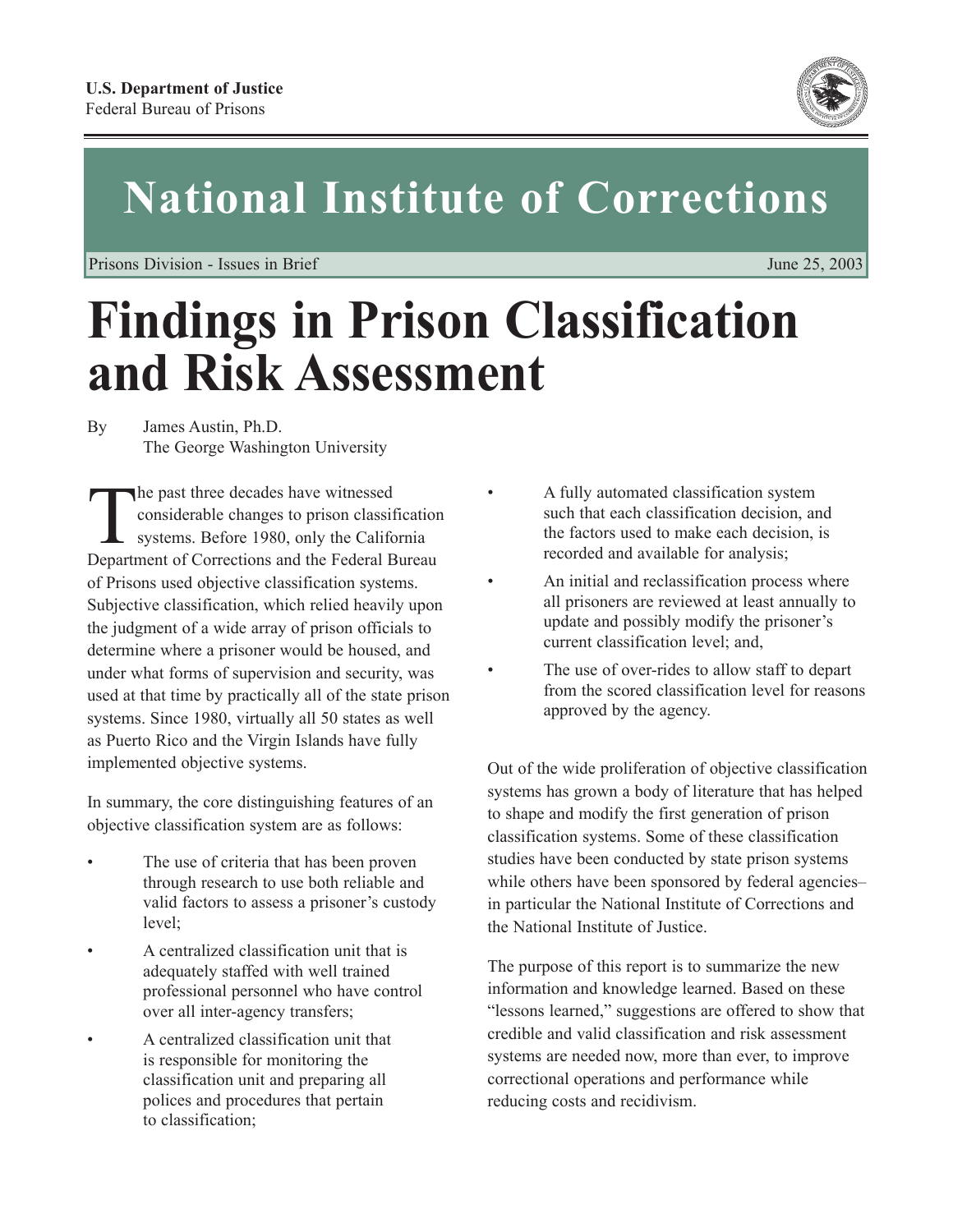## **Differences Between Prison Classification and Public Risk Assessment**

As prison classification and other risk assessment systems advance, so does the evolution of a growing and more sophisticated terminology. By design, prison classification systems place prisoners in one of several custody levels that will directly affect the type of facility to which they will be assigned, and once there, the level of supervision they will receive. While many classification factors used for this purpose relate to public risk factors, many do not. In short, prison classification systems are largely interested in identifying those prisoners who pose a risk to escape, or will be potential management problems.

*As prison classification and other risk assessment systems advance, so does the evolution of a more sophisticated terminology.*

Public risk assessment systems are primarily concerned with factors associated with criminal behavior. In corrections, these systems are used by probation, parole, and parole boards to identify offenders who are likely to continue to engage in criminal activities either in lieu of, or after incarceration. Some of the better known public risk systems used to assign offenders to a recidivism risk category are: Salient Factor Risk Instrument; COMPASS; STATIC 99; RAZOR; LSI-R; and LSI-SV. These systems have been normed on samples of persons placed on probation or parole based on their arrest, supervision violation, or re-incarceration rate and should not to be used for making custody/security designations. Although some of the factors used in risk assessment are the same factors used for prison classification, there are several that either do not apply (e.g., current employment status, current martial status, etc.) or are not predictive of prison conduct (e.g., age at first arrest, associations with criminal peer groups, etc.).

#### **Differences Between External and Internal Prison Classification Systems**

Within the prison classification domain, there are two systems—external prison classification and internal prison classification—used by state prison systems. External classification places a prisoner at a custody level that will determine where the prisoner will be housed. Once the prisoner arrives at a facility, internal classification determines which cell or housing unit, as well as, which facility programs (e.g., education, vocational, counseling, and work assignments) the prisoner will be assigned. Well structured internal classification systems are still in their infancy stages while external classification systems are far more advanced and established within most state prison systems.

#### **Standards in Evaluating Prisoner Classification and Other Risk Assessment Instruments**

Although prison classification and other risk assessment instruments are now common, there is a disturbing trend that suggests that many of these systems were implemented without first being properly designed and tested. Some jurisdictions simply adopt another system without first testing the system's reliability and validity in relation to the agency's offender population. As will be suggested below, any classification system must be tested before implementation. Once implemented, there must also be a process to regularly monitor and re-evaluate the overall effectiveness of the classification or risk assessment system.

## **The Logic of Prison Classification Systems**

The typical external prison classification system consists of two scoring or assessment forms which produce a scored, and final custody level. Most states use custody level names—minimum, medium, close,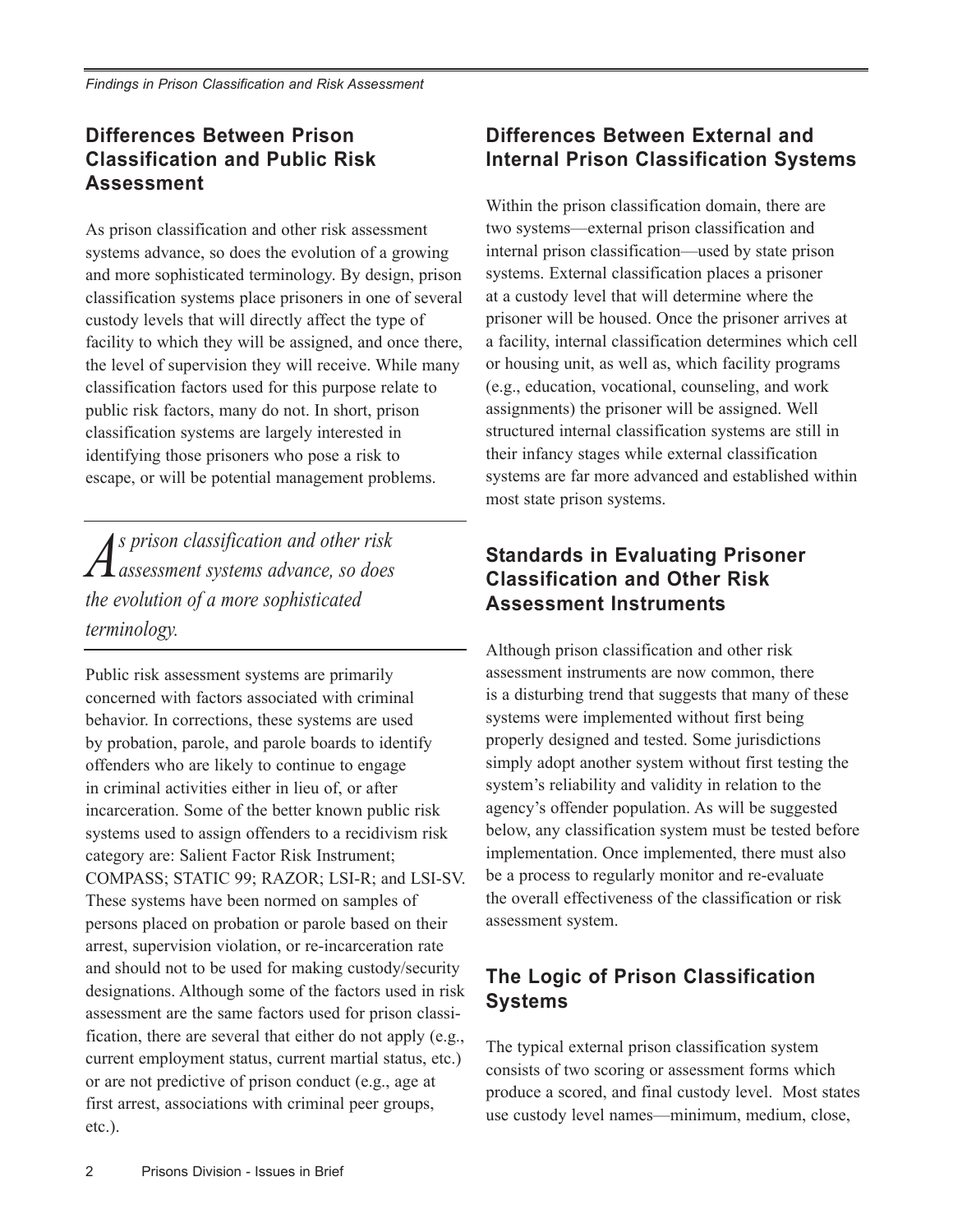or maximum custody—while others use a level system—Level I, II, III, or IV. Discretionary and non-discretionary overrides can change a prisoner's scored custody level. Discretionary overrides, which should occur in 5 to 15 percent of all classified prisoners, reflect the professional judgment of trained classification personnel to account for other factors not explicitly used in the scoring process. Non-discretionary overrides reflect an agency's policy, which typically restricts the placement of certain prisoners in minimum/low security facilities.

At the time of admission, an initial classification instrument is applied. Because little is known about the institutional conduct of a prisoner with no history of incarceration, the initial form places greater emphasis on the prisoner's current offense, prior record, and other background attributes.

Reclassification places greater emphasis on the prisoner's conduct during incarceration. No later than 12 months after admission to prison, a reclassification form is used to score the prisoner on factors such as, the type and number of misconduct reports lodged against the prisoner, the prisoner's participation in a variety of programs offered by the prison system, and the prisoner's work performance. As a result, some of the factors assessed at the time of admission may be deleted, reduced in their scoring importance, or have less influence over time.

For example, a prisoner's current offense may have been scaled so that upon admission, the prisoner received anywhere from 0 to 7 points. At the reclassification review, the number of points is often lowered from 7 to 5. In a similar manner, a prisoner's history of walk away or escape may only be counted for up to ten years after it occurred. These types of changes, between initial classification and reclassification, allow prisoners to "work" their way to lower custody levels over time. An instrument that does not allow this to happen will result in a significant level of "over-classification" where prisoners who were convicted of serious crimes but now have good conduct records remain in a high custody level for an excessive period.

# **Issues in Reliability**

There have been several studies completed on some of the more complicated classification and risk assessment instruments. In particular, the LSI-R, LSI-SV, AIMS and AICS systems have had reliability studies completed. All have shown that, unless there are strong staff training and monitoring components, these instruments will fail to perform as designed. Using what are largely a psychometric tests, staff responsible for conducting assessments should be certified to perform such tests. Drawing samples of prisoners can test this by having their classification scores re-computed by another staff person. If there is agreement with the scoring of each item used for a custody rating in at least 80 percent of the cases tested, and there is agreement in the overall custody level for at least 90 percent of the sample, then the system can be said to be reliable. Any percentages below these levels are unacceptable. Moreover, if a classification or risk instrument is unreliable, it is not a valid instrument.

*Reclassification places greater emphasis on the prisoner's conduct during incarceration. Some of the factors assessed at the time of admission may be deleted, reduced in their scoring importance, or have less influence over time.*

In general, the more complicated the classification process, the less reliable it will be. For example, Van Voorhis, in her study, *Psychological Classification of the Adult Male Prison Inmate*, (1994) applied five different classification systems, including AIMS, to a sample population at a Federal Bureau of Prisons penitentiary and camp. Van Voorhis found that AIMS had an unacceptably low level of reliability. Van Voorhis also tracked the classified inmates for six months to determine how their classification related to their disciplinary and psychological prison adjustment. She found that in contradiction to the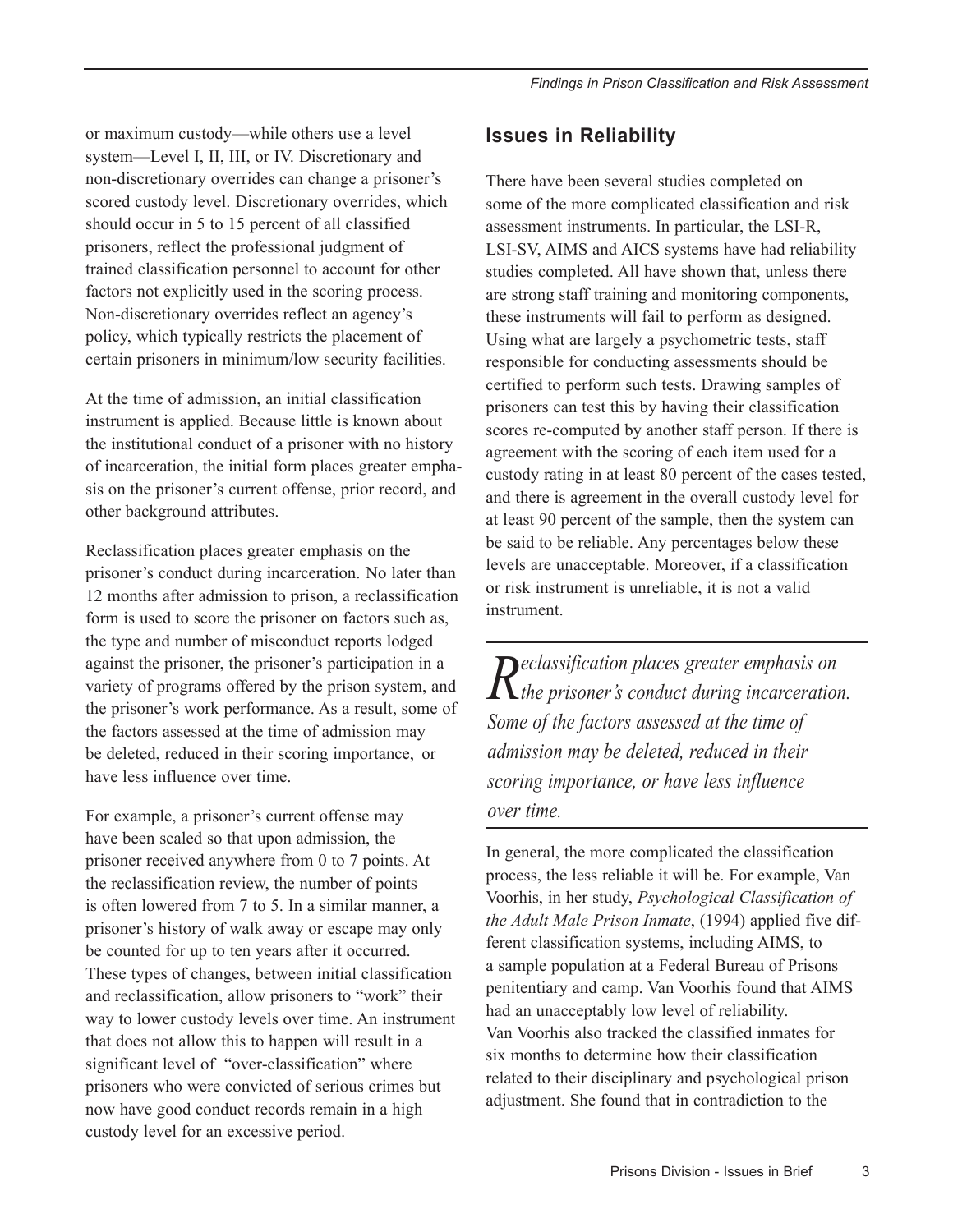AIMS prediction, Kappas, especially at the beginning of their terms, were more likely to be prey than  $Sigma<sub>1</sub>$ 

In 2003, Austin et al., found that the LSI-R was not reliable in its application to prisoners appearing before the Pennsylvania Parole Board. Of the 54 items used on the LSI-R, only a handful met the 80 percent threshold criteria. The items that measured the prisoner's criminal history and other factual-based items had the highest level of agreement. Furthermore, there was substantial disagreement between the two LSI-R raters regarding the assigned risk level—high, medium, and low—with agreement occurring in only 71 percent of the cases.2

Classification and risk instruments with positive results had less than ten factors, and used official documents instead of a self-administered questionnaire or survey. This again assumes that the classification staff and those associated with the scoring process were professionally trained and tested on their scoring skills.<sup>3</sup> The bottom line is that reliability is a key and essential feature for any objective prison classification system.

*Reliability is a key and essential feature for any objective classification system. Once a system has passed the reliability test, one can then evaluate the validity of the system.*

## **Issues in Validity**

Once a system has passed the reliability test, one can then evaluate the validity of the system. The term "validity" generally pertains, among other things, to face and predictive validity. Face validity has to do with whether the items used for classification make sense to those who are using them. In other words, do they have face value? Predictive validity is whether the items demonstrate a capacity to predict risk based on a statistical test of association. Note that a risk factor can pass the face validity test but not the predictive test and vice versa.

Validation studies are completed by taking a sample of prisoners (e.g., an admission, release or current population cohort) and tracking their misconduct for a designated period. Statistical tests are completed to determine what prisoner attributes are associated with prisoner misconduct.

In general, the vast majority of prisoners never become disruptive or difficult to manage. The most serious disruptive behaviors—homicides, escape, aggravated assault on inmates or staff resulting in serious injuries, and riots— within a prison are rare events. The vast majority of staff and prisoners never become the victims of such incidents. More important, because they are rare events, it is difficult to predict which prisoners and under what circumstances such acts will occur.

In the California 155,000 inmate prison system, which is one of the few states that openly reports these data, the rate of serious incidents—assault and battery, attempted suicide, suicide, possession of a weapon, and possession of controlled substances—is approximately 8 per 100 prisoners per year.4 Occurrences of assault and battery comprised about half of these incidents. The stabbing rate is 0.4 per 100 prisoners and there were 30 suicides and 13 homicides in 2001. If one were to compute a homicide rate for the CDC population, it would be approximately 8 - 9 per 100,000, which is slightly above the 6.4 rate for the citizens of California. Given the demographics of the CDC population, one can argue that the homicide rate is actually lower for this population while incarcerated than for those who are on the street.

## **Factors Associated with Misconduct**

Over the past three decades, considerable research on factors predictive of prisoner behavior and recidivism has been conducted. Despite some of the difficulties associated with prediction, objective prison classification systems that use reliable and valid scoring criteria have repeatedly proven to classify prisoners according to their level of risk in becoming involved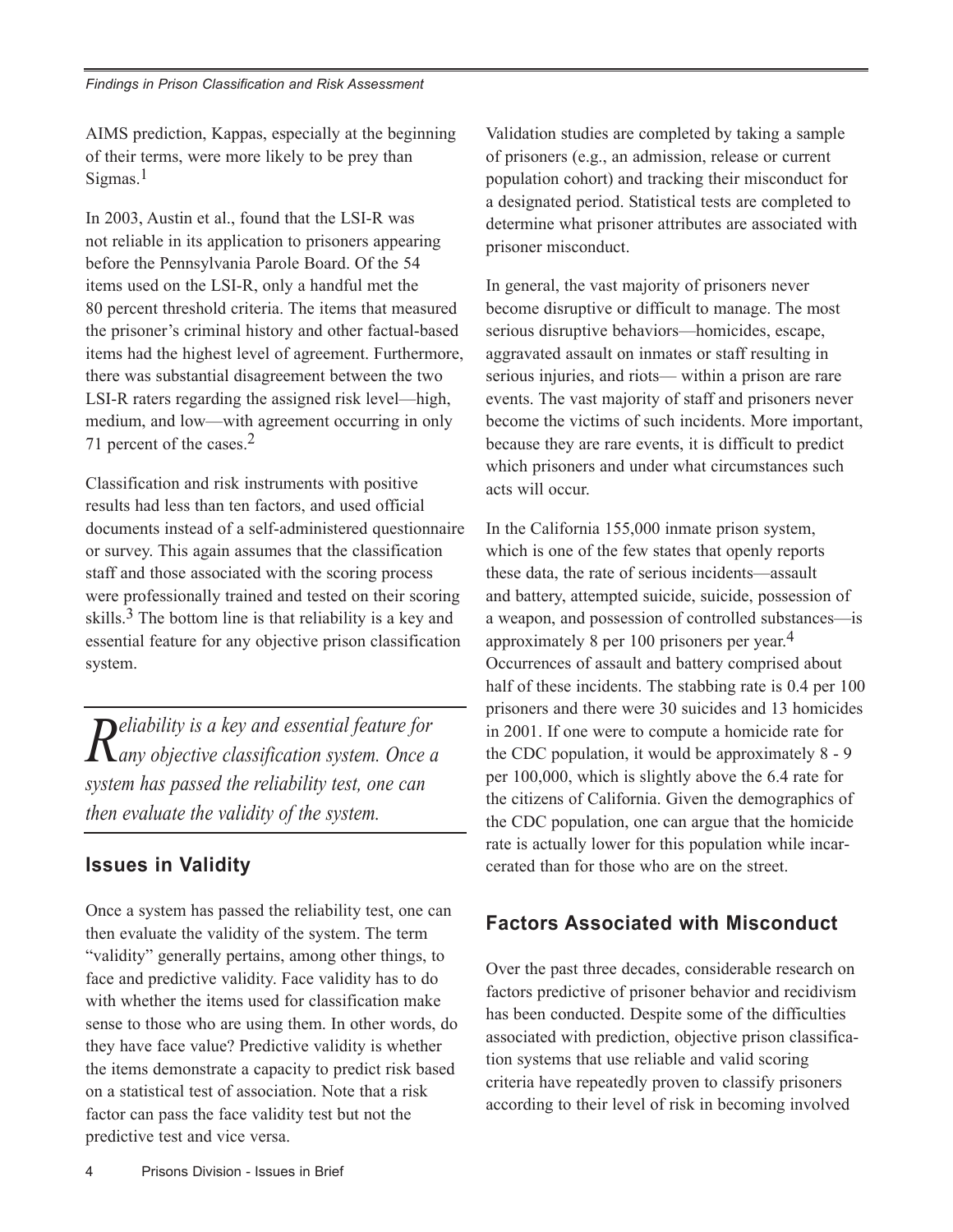in prison misconduct. Because the rate of violence in prisons is relatively rare, these instruments are less useful in identifying prisoners who are likely to assault or seriously injure fellow prisoners, or even less frequently, staff.

In general, factors considered predictive of prisoner behavior are as follows:

- **Current age:** Older prisoners are less involved in all forms of misconduct.
- **Gender:** Females are less involved in violent incidents.
- **History of violence:** Prisoners with a recent history of violence are more likely to continue that behavior.
- **History of mental illness:** Prisoners with such histories are more likely to be involved in all forms of misconduct.
- Gang membership: Gang members are more likely to be involved in all forms of misconduct.
- **Program participation:** Prisoners who are either not involved in, or who have not completed programs, are more likely to be involved in all forms of misconduct.
- **Recent disciplinary actions:** Prisoners who have been recently (past 12 months) involved in misconduct are more likely to continue to be involved in future disruptive behavior.

Perhaps more interesting is the fact that many factors used for classification have little if any predictive capabilities. Rather, they exert a strong influence on the custody designation process. Such non-predictive factors include the following:

- Detainers:
- Drug and Alcohol use.
- History of escape;
- Sentence length;
- Severity of the offense; and
- Time left to serve.

This is not to say that these factors should not be used. In many ways, they reflect correctional policy, which is often held accountable to a non-achievable zero tolerance for error. Very few persons convicted of murder, a sex offense, or with a long prison term become management problems or escape. When one does, the media and political assault on the correctional agency are simply too unbearable to assume even such a level of low risk.

Agencies need to constantly review their classification policies to ensure they are not being overly restrictive. One example of such a policy would be the requirement that the severity of the offense alone would require all such prisoners be housed in maximum security for an extensive period of time when it is clear that many such prisoners could be safely housed in a medium security setting.

Finally, it should be noted that because female prisoners are far less likely to become involved in serious or potentially violent behavior while incarcerated, as a class they are likely to be overclassified under a system that has been normed on the male prisoner population. For this reason, based on a separate study of the female population's misconduct rates, the classification system should be adjusted to ensure that over-classification does not occur.

# **Impact of Prison Management and Environment**

Very little is understood and appreciated on the behavioral influence of environmental factors on prisoners and staff. It would be difficult to find a correctional official, warden, superintendent, or line officer that does not agree that a facility's architectural design has a corresponding influence on prisoner behavior.

Facilities that rely upon open views of housing, dining, and recreation areas, as opposed to those with numerous "blind" spots, tend to produce more disruptive and potentially dangerous behaviors. It is unlikely in today's fiscal environment that either new or remodeled facilities will replace antiquated prison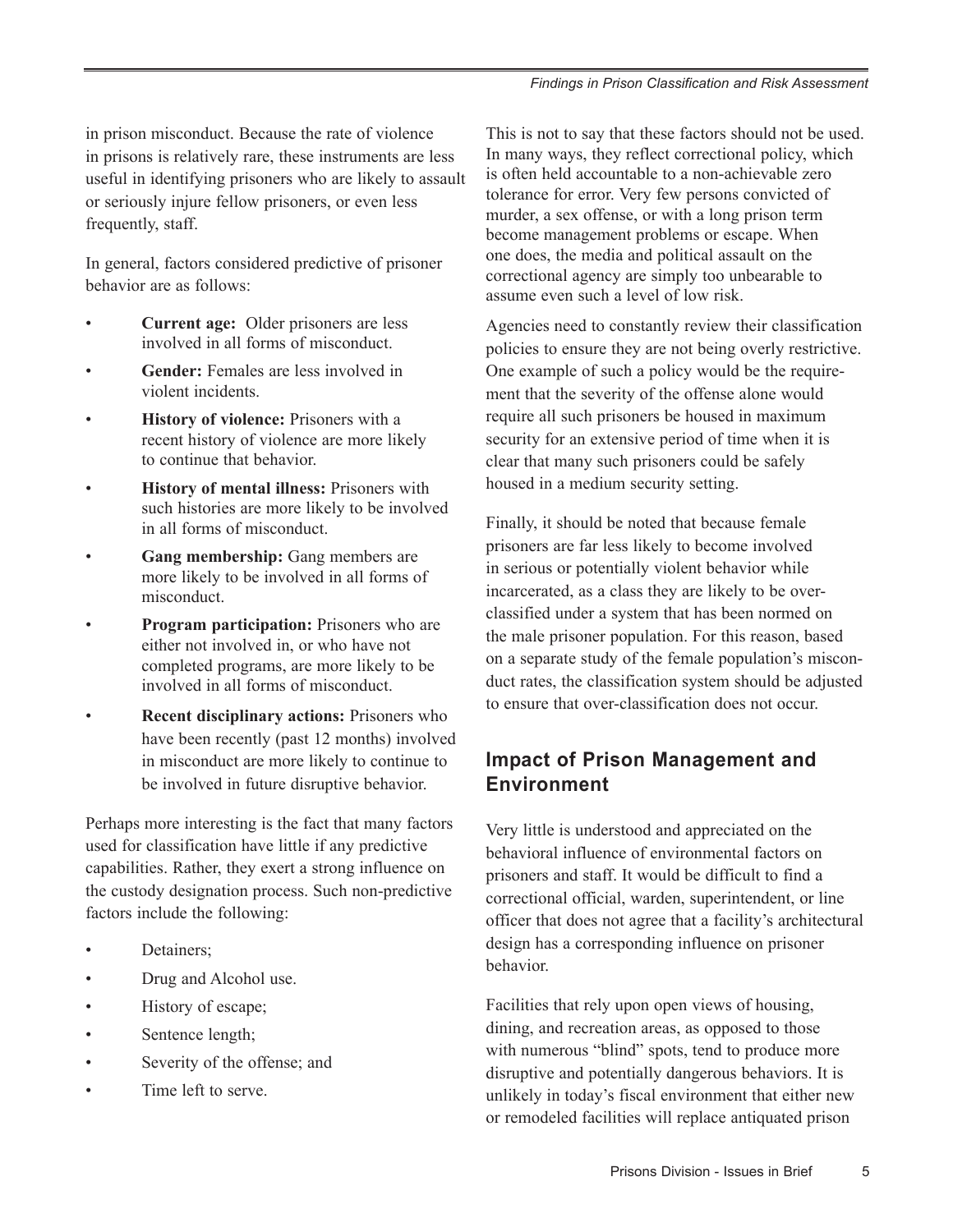facilities in the near future. Nonetheless, there are many potential lessons concerning the impact of architectural design in relation to suppressing or controlling inmate behavior. There are few, if any, studies that have assessed the impact of prison architecture on prisoner behavior.

*The field is filled with stories about prisoners who, after transferring from one state to another, suddenly started behaving differently.*

What is more important, corrections directors have long known that similarly designed facilities with comparatively situated prison populations can produce very different rates of prisoner misconduct, both within and across state prison systems. Each major system with multiple facilities has wardens who are able to "handle" problem prisoners who cannot be handled elsewhere. The field is filled with stories about prisoners who, after transferring from one state to another, suddenly started behaving differently.

Such variations in misconduct rates for prisons, equal in design and prison population, must relate to the differences in the management styles adopted by prison administrators. But here again, with the exception of an occasional book on the great wardens of the last century—those who ruled with an iron fist and a velvet glove—there are no studies on the more recent evaluations of internal classification. A "back to basics" management method, coupled with new methods in risk assessment, offers the best promise of reducing and controlling prison violence.

Essential studies on internal classification also include assessments of the highly controversial "super max" facilities. Specifically, we need answers to on how best to identify high risk prisoners; how long should they remain segregated from the general population; what interventions are needed to control high risk behavior; how should they be released to the general population; and what are their behaviors after being released from these units. Without such basic research, it is difficult to propose new methods to identify these prisoners and to apply interventions that will help control and manage the high-risk prisoner.

#### **The Need to Link Prison Classification, Risk Assessment, and Release Decisions**

Recent developments in prison classification and risk assessment systems suggest that this is an opportune time to apply well-established correctional management and risk assessment tools to assist state correctional agencies facing budgetary and other emerging issues. The past three decades have witnessed an unparalleled increase in the nation's prison population. In 1970, the state and federal prisons held only 196,429 inmates. Today, that number has climbed to 1.3 million, and does not include another 600,000 inmates in jail, and nearly 110,000 inmates in juvenile facilities. Despite this dramatic increase in the use of incarceration, there are signs that some states are beginning to slow or reduce their prison populations.

The U.S. Department of Justice, Bureau of Justice Statistics, reported that the nation's prison population grew by only 1.6 percent between 1999 and 2000 the lowest rate of growth since  $1990<sup>5</sup>$  Perhaps more interesting is the growing trend of a declining prison population in several states. Between 1999 and 2000, 15 states reported either a reduced prison population or one with zero growth. These states included some of the nation's largest prison populations housed in California, Texas, New York, and Ohio.

Due to the recent decline in crime rates coupled with administrative and legislative actions used to either divert offenders or reduce their period of incarceration, further reductions are expected in several key states. Some states, such as Texas, Kentucky, and Pennsylvania, with indeterminate sentencing structures and discretionary release have implemented new parole guidelines that serve to increase the rate of parole, thereby decreasing the prison population.